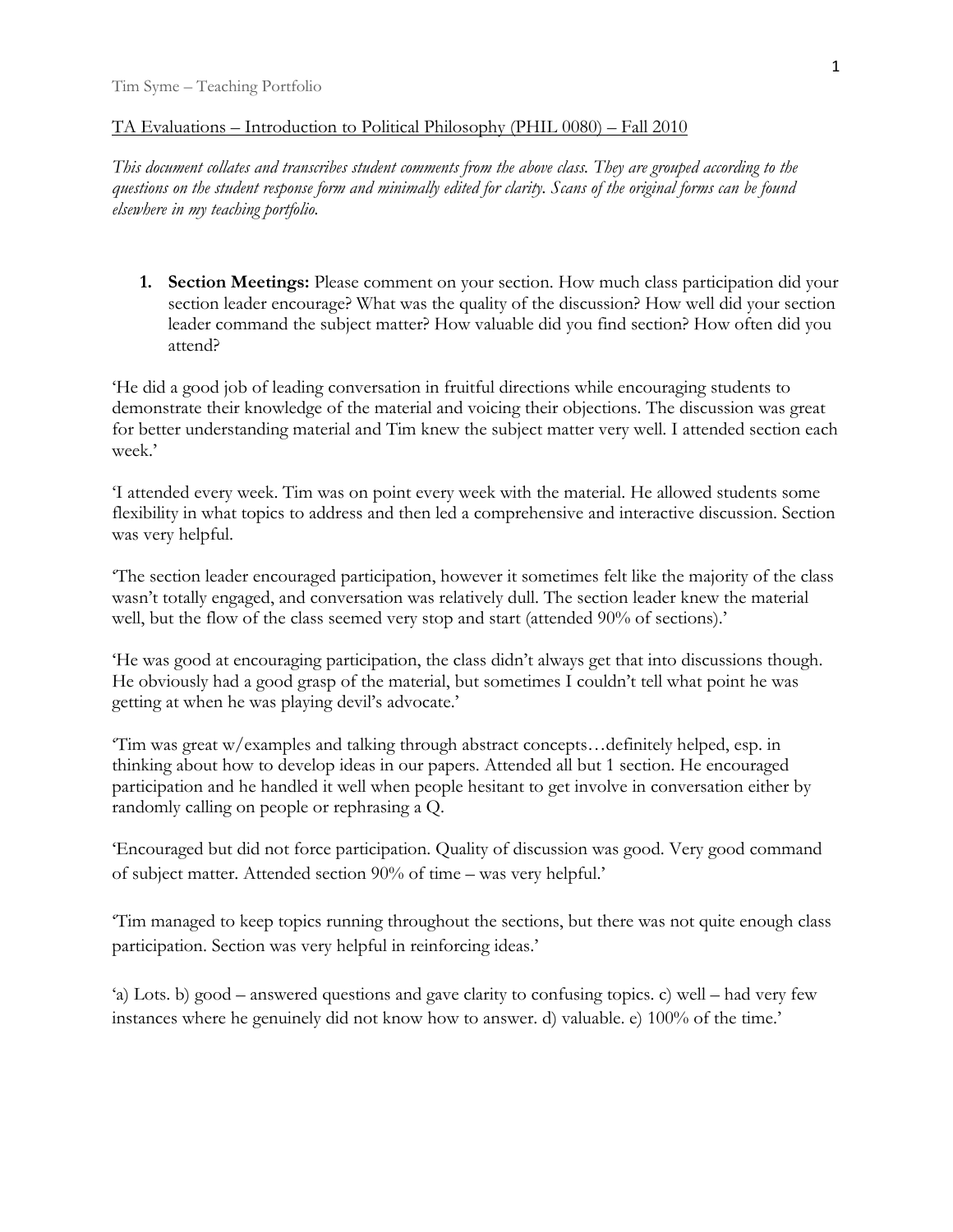'Encouraged sufficient class participation, chance to ask questions etc. Quality of discussion was good overall, some explanations were a little vague. Sections were helpful in a way. I tried to attend every section.'

'Section was probably my favorite part of the course. Discussion was fun and informative and participation was encouraged. I attended  $\sim$ 90% of the time. I would say that section was extremely valuable.'

'Our section was very small, so each person was given the chance to speak and encouraged to participate (but not forced to). The discussion often successfully dealt with the complexities of the topics but sometimes went for too long and became almost pedantic. The TA knew the subject matter well and helped to review/clarify ideas, but I wish there had been more opportunity for criticism/creative thinking rather just review. I went to all but two sections.'

'Encouraged participation well, asked questions. Good discussion, helpful. Asked what we wanted to discuss before launching into overviews. Attended always – knowledgeable teacher.'

'Tim encouraged lots of participation, but not many people spoke up, possibly because section always felt like review.'

'Encouraged discussion but limited to answering clear-cut questions found in notes. Useful for clarifying arguments of lectures but not for creative or critical thinking.'

'I attended every section but I did not find them particularly useful, because I don't think any of us actually ever went to class.'

'Section was interesting and a loose discussion. The TA encouraged participation and led quality discussions. He has a strong sense of the subject and conducted the conversations well. I attended almost every section.'

'There was a decent amount of class participation, not much discussion because other students didn't really make substantive points. Section leader knew the material pretty well, I didn't find section very valuable ever though I went every week.'

**2. Grading:** How helpful did you find the comments on your papers? Any other comments on grading

'The comments were pretty helpful.'

'Comments on the first paper were helpful. We'll see about the second one.'

'Pretty helpful, but took too long to get the second paper back.'

'Helpful! Wish I had sent him my first draft instead of the writing fellow.'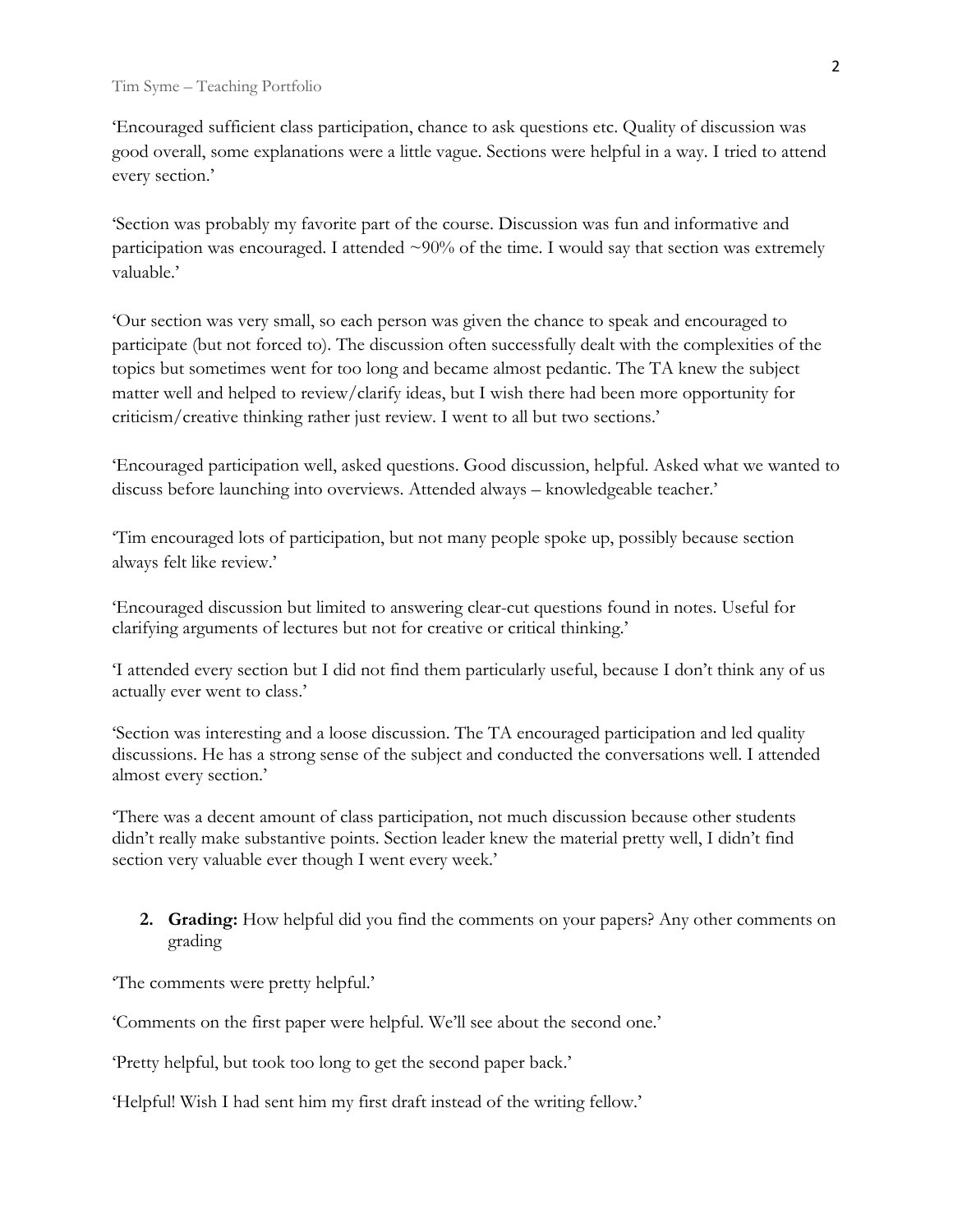'Comments were very helpful.'

'We have only gotten 1 paper back so far. Based on that one paper, comments/suggestions could have been slightly more rigorous/critical.'

'Comments on the paper were somewhat helpful. TA was also approachable outside of section to go over the paper – very helpful.'

'They were relatively helpful.'

'The comments on the papers were helpful and extensive and the grading was good.'

'Very helpful, concise and clear about what worked/didn't work.'

'Very helpful – lots of comments = lots of areas to change.'

'Useful. Solid.'

'It took a long time to for graded papers to be returned, but other than that, I have no complaints or comments about the quality of the written comments.'

'Paper grading was fair with good comments.'

'Comments were not that helpful, only received one paper back so far. Not really sure how papers are graded. Would have appreciated them returned in a more timely fashion.'

**3. Office Hours:** How accessible was your TA? Did you utilize office hours, or make other arrangements to speak individually with your TA?

'I did not utilize office hours but he did seem fairly accessible and willing to meet w/us if we had questions.'

'I did not attend office hours but Tim was always available via email.'

'Only every tried to email and he responded promptly'

'He was easily accessible, and though I didn't utilize office hours frequently, I did speak with him extensively after class.'

'Only every tried to email and he responded promptly.'

'TA was very accessible.'

'Tried to. Too much work on my part, but the TA was available.'

'Accessible by email. I never went to office hours.'